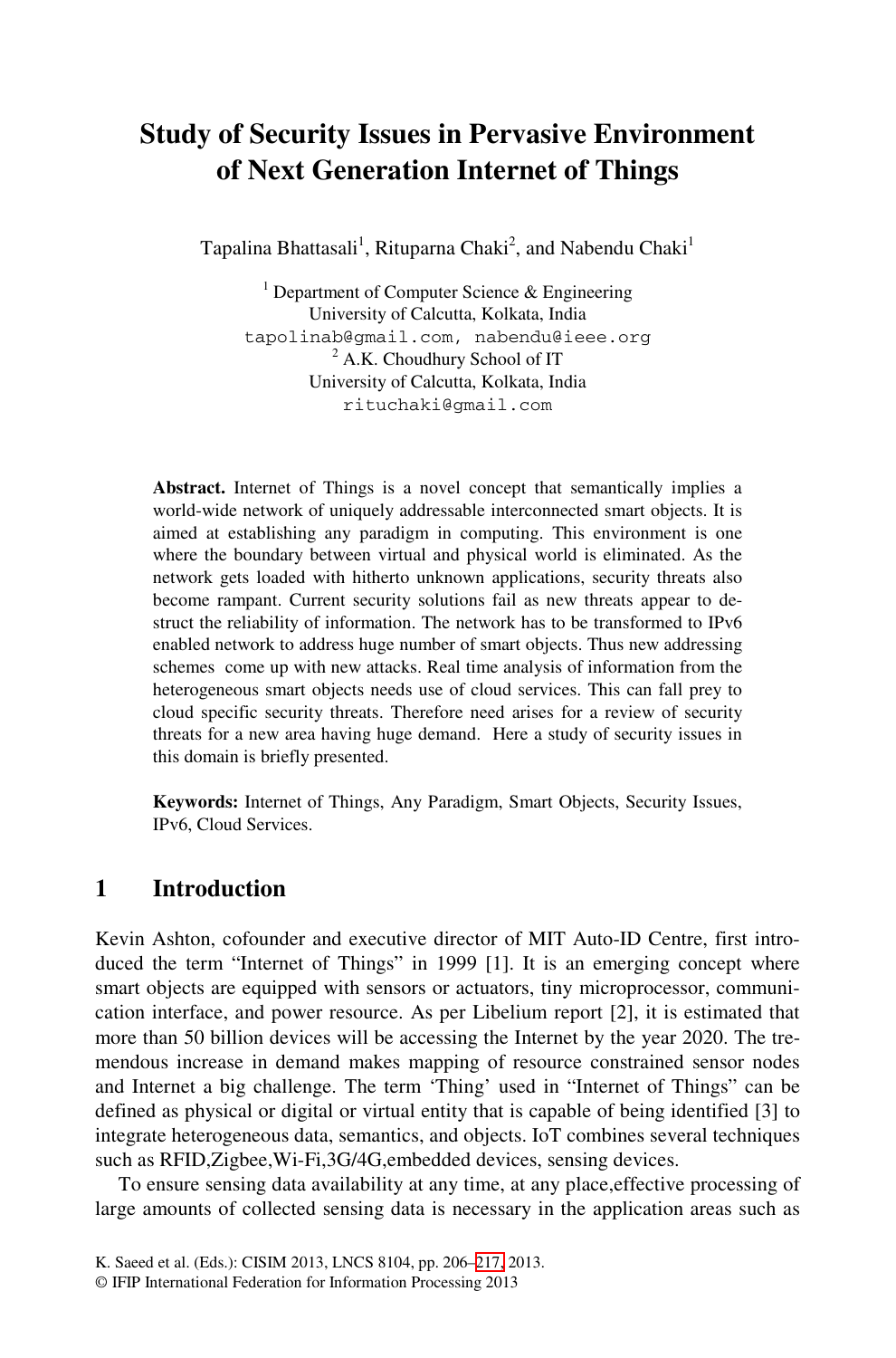environmental monitoring, weather forecasting, transportation, business, healthcare, military application etc. Combining wireless sensor networks with cloud makes it easy to share and analyze real time sensor data on-the-fly. The issues of storage capacity may be overcome by low-cost cloud computing technique [4][5]. For security and easy access of data, it is widely used in distributed and mobile environment. The objective of the integrated sensor-cloud framework is to facilitate the shifting of high volume of sensing data from sensor networks to the cloud computing environment; so that scientifically and economically feasible data can be fully utilized to visualize the concept of next generation Internet i.e. Internet of Things. Figure 1 represents "any" paradigm in the context of IoT. In order to provide anytime, anywhere services, a number of smart sensing objects attached to Internet have to communicate with each other through uniquely assigned identity [6]. This is where128 bits IPv6 steps in. So that, it can support  $2^{128}$  addresses, which is approximately 340 undecillion or  $3.4 \times 10^{38}$ addresses.



**Fig. 1.** "Any" Paradigm in IoT

The design of protocol stack for smart objects must be matched with existing Internet hosts in order to create the extended Internet, which is the aggregation of Internet with the IoT. It is very critical to implement IPv6 in low powered sensing objects. As IPv4 address spaces are already used, existing IPv4 (32 bits) enabled systems need to be upgraded to IPv6 compatible devices. The huge number of heterogeneous devices being connected to one another gives rise to newer security threats. The amount of flexibility and availability of information also leads to hitherto unforeseen security breaches. At present, there is a lack of analyzers for the new threats in the network. Securing IP based ubiquitous sensor network (IPv6 or IPv4-Ipv6) in IoT is of great concern for researchers to meet future market demands and satisfaction. In comparison to IPv4, IPv6 provides simplicity, improved routing speed, quality of service and security. IPv6 brings significant assurance of a higher level of security and confidentiality of the transmitted data.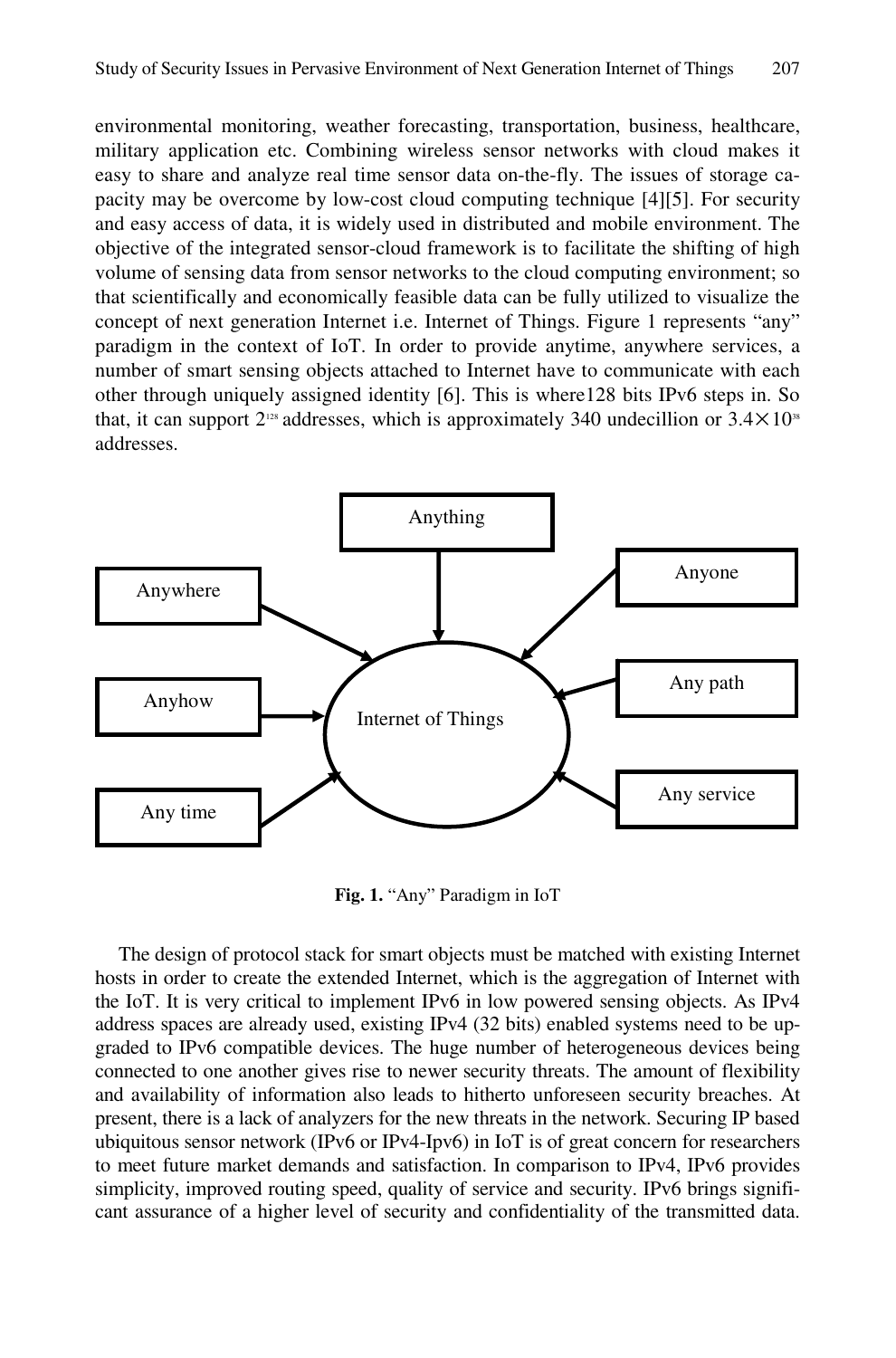The heterogeneous, resource-constrained and distributed natures of the network make conventional security methodologies inefficient. More research works are required to ensure security, performance and interoperability between next generation IoT and existing Internet.

The remainder of this paper is organized as follows. Section 2 introduces the concept of next generation network i.e. IoT. Section 3 illustrates open issues in IoT environment. In section 4, possible security threats are explained briefly. Section 5 gives basic idea about security solutions in IoT environment. Section 6 discusses about a case study in this environment. It is followed by a conclusion in section 7.

### **2 Next Generation Internet of Things**

IoT is an integrated part of future Internet, which may be termed as next generation network. Ambient intelligence which is hidden in IoT environment supports people in carrying out their everyday activities in an easy and natural way. Radio-frequency identification (RFID) is often seen as essential requirement for serving Internet of Things. If all objects around the environment are equipped with radio tags, they can be easily identified. This technology is very useful in health monitoring applications such as automated monitoring of patient's heart condition. In order to track patients' medical history, RFID chips can be implanted in their body. Internet-connected devices can also directly communicate with the required emergency services when sensed data shows the sign of deterioration in the patient's condition .In this way pervasive environment of smart healthcare technique has the capacity to save lives.

Pervasive computing, which is often similar to ubiquitous computing, is an important field of research leading to the domain of IoT. Tremendous developments in technologies such as wireless communications, mobile computing, wearable computers, sensors, RFID tags have led to the evolution of next generation IoT. The goal of pervasive computing is to create ambient intelligence where devices embedded in the environment always provide services to improve quality of life by hiding underlying technologies. In this pervasive environment, intelligent objects are interconnected to autonomously collect, process and transport data in a cooperative way, in order to adapt IoT concept [7]. It can be said that, IoT is more vulnerable to serious security threats than existing network [1] because it includes various constraint such as low resource objects, heterogeneous nature, open environment deployment, dynamic nature. In the next section, some of the considerable open issues for security implementation in IoT are discussed.

### **3 Open Issues in IoT Environment**

In IoT environment, the system needs a flexible security mechanism to update it easily according to the requirement. Both the user and the system need a secure access control and authorization mechanism within the limitations imposed by IoT environment. Some of the open issues are as follows.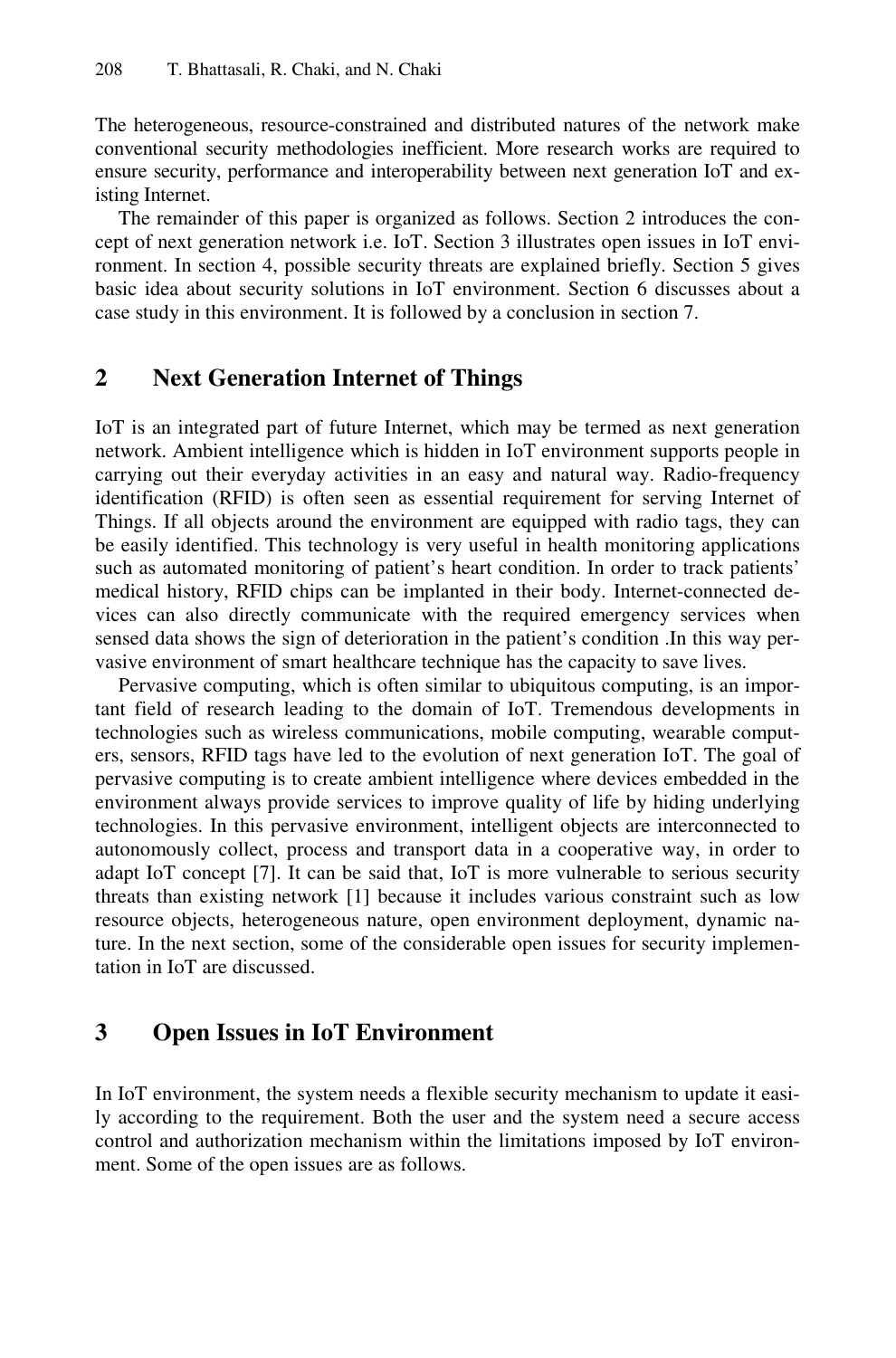- IoT creates a heterogeneous environment facilitated by mobility of the objects. It can give rise to inconsistent interpretations of data collected from different domains. Due to distributed and ad-hoc nature, it is open to several unique vulnerabilities whose solutions are unknown. There is no central control that can provide required security features. Therefore burden of the security features may be too large for small and limited capacity objects.
- In this surrounding, a secure communication channel is needed along with object authentication to track interacting objects. But request for establishing secure channel is also transmitting through the shared, unreliable wireless medium. Therefore feasible solution for tracking objects through insecure channel is still in the phase of research.
- If data is shared with unknown objects, the probability of data security reduces automatically. The exact criteria for trust establishment between communicating parties need to be determined.
- To work in a smarter way, pervasive environment needs to deal with users' personal data. But sometimes it poses serious threat to the privacy of the user, especially in the situations where people do not want to disclose their detailed personal information.

Therefore an intelligent system should be considered to analyze these issues and to adapt dynamic mechanism. Next section focuses on possible security threats in IoT environment.

## **4 Possible Security Threats**

Various security challenges can arise in heterogeneous features of IoT [8]. There are several known attacks in IoT environment whose solutions are available in the market. But aim of this paper is to consider novel challenges in IoT environment whose feasible solutions are still under research. Most of the security issues such as eavesdropping, false routing, message tampering, unauthorized usage, DoS attack are common with existing internet. But the issues related to specific attacks may be quite different. Some issues like secret extractions, tampering of nodes are more serious in IoT environment. This paper considers that security challenges in IoT may occur from compromised wireless sensor network, usage of novel IPv6 protocol, integrated cloud environment, smart sensing objects. In our previous papers [9][10][11], we have already discussed about security related issues in wireless sensor network. Now the main focus is to identify new threats in IPv6 based integrated sensor-cloud environment, which is based on number of smart sensing objects.

#### **4.1 Security Attacks Related to IP-Enabled Environment**

There are several existing threats in IP-enabled environment. Security in IPv6 is almost same as IPv4 security in many ways. IPv6 is normally considered as more secure than IPv4 because version 6 includes the concept of IP Security (IPSec). Beside this, some significant differences exist between IPv4 and IPv6 [12]. In the transition period, coexistence of IPv4 and IPv6 especially creates problem regarding security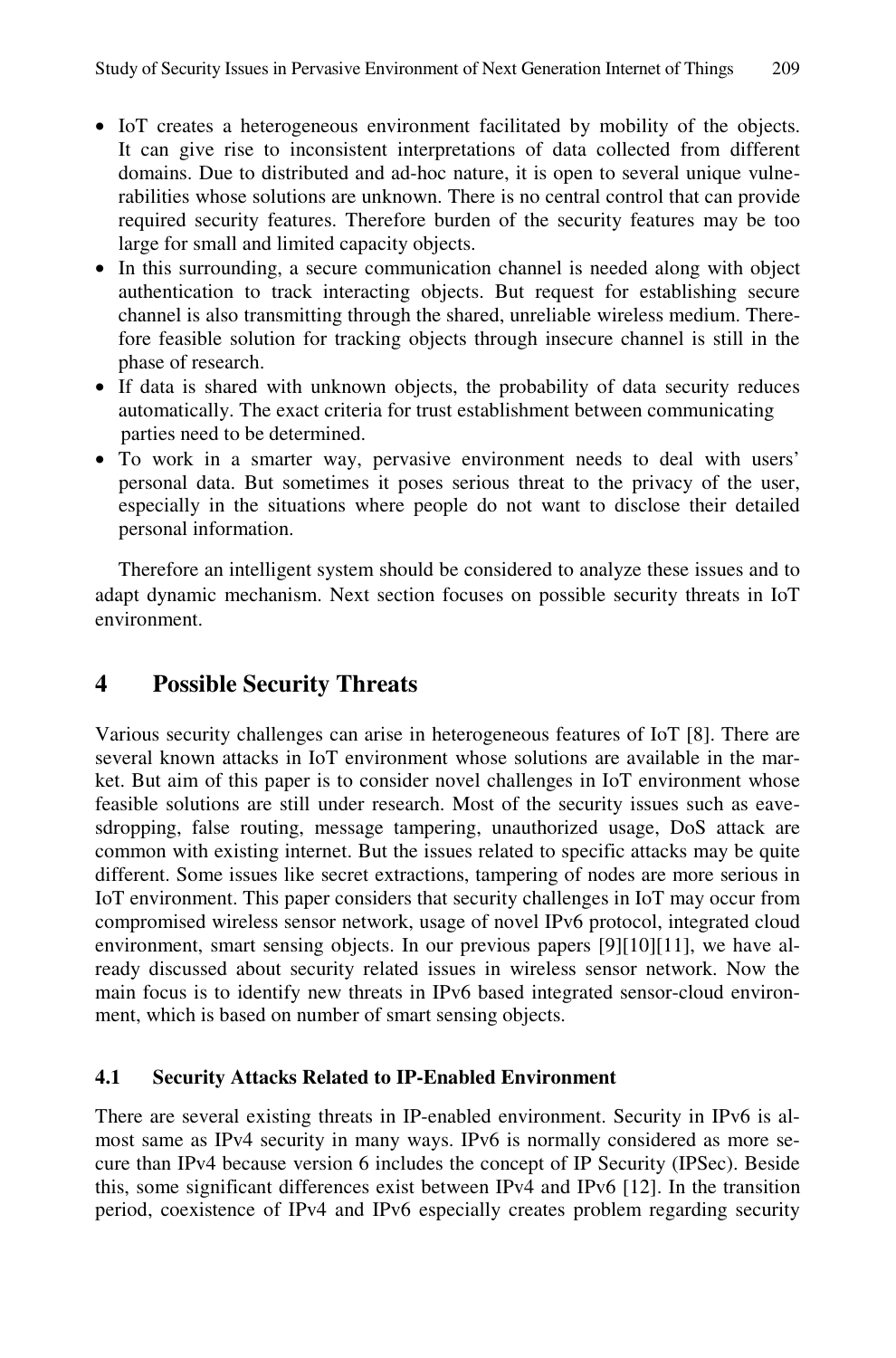issues. It is because transition mechanisms provide new, previously unknown possibilities of intrusion. There are several transition mechanisms, such as tunneling, dualstack configurations. It is very important to understand security implications of the transition mechanisms in order to apply proper security mechanisms. On dual-stack configuration hosts applications can be targeted by both IPv4 and IPv6 attacks. Tunneling mechanisms may also bring misuse possibilities. Tunneling, especially automatic tunneling can facilitate an intruder to avoid ingress filtering checks. Among two major methods of automatic tunneling, "6 to 4" method encapsulates IPv6 packet directly into an IPv4 packet and "Teredo" method encapsulates IPv6 packet into an IPv4 UDP packet. By misusing 6to4 transition mechanism, a DoS attack can be targeted to IPv6 node, IPv4 node or other 6 to 4 node. In 'Teredo" tunneling, all receiving nodes must allow decapsulation of packets that can be sourced from anywhere. This can be a serious security problem. Addresses within IPv4 and IPv6 headers may be spoofed to be used for Denial of Service (DoS) attacks. In this section, the main focus is on new attacks which may arise in IPv6 or IPv6-IPv4 environment. Some of the specific attacks in IP enabled network are briefly discussed.

• Reconnaissance Attack

IPv4 reconnaissance attack uses ping sweep and port scan techniques. It can be mitigated by filtering certain types of messages used by an intruder. The default subnet size of an IPv6 subnet is 64 bits, or  $2<sup>64</sup>$ , compared to the subnet size in IPv4 of 8 bits, or  $2^s$ . This increases the scan size to check each host on a subnet by  $2^{s}$  -  $2^s$  (approximately 18 quintillion). So ping sweep and port scan are much more difficult to complete in an IPv6 network. New multicast addresses in IPv6 enable intruder to identify key resources such as routers more easily. Additionally, IPv6 networks are even more dependent on ICMPv6 to function properly. Aggressive filtering of ICMPv6 can have negative effects on network functions. As public services on the network need to be reachable with DNS, adversary can attack at least a small number of critical hosts within the victim network. DNS Server can be easily compromised because of using dynamic DNS mechanisms for large nature of IPv6 addresses and the lack of a strict requirement for Network Address Translation (NAT).

• Fragmentation Attack

Minimum recommended MTU size for IPv6 is 1280 octets. IPv6 protocol specification does not allow packet fragmentation by intermediary devices. It is recommended to drop all fragments less than 1280 octets unless the packet is the last in the flow. However an intruder may achieve port numbers by using fragmentation and can bypass security monitoring devices. An attacker can also cause overload of reconstruction buffers on the target system by sending a large number of small fragments, which forces a system to crash.

• **ICMPv6 Misuse Attack** 

Some important mechanisms in IPv6 networks, such as neighbor discovery and path MTU discovery, are dependent on some types of ICMPv6 messages. ICMPv6 allows error notification response to be sent to multicast addresses, which can be misused by attacker. An attacker can cause multiple responses targeted at the victim by sending packet to a multicast address.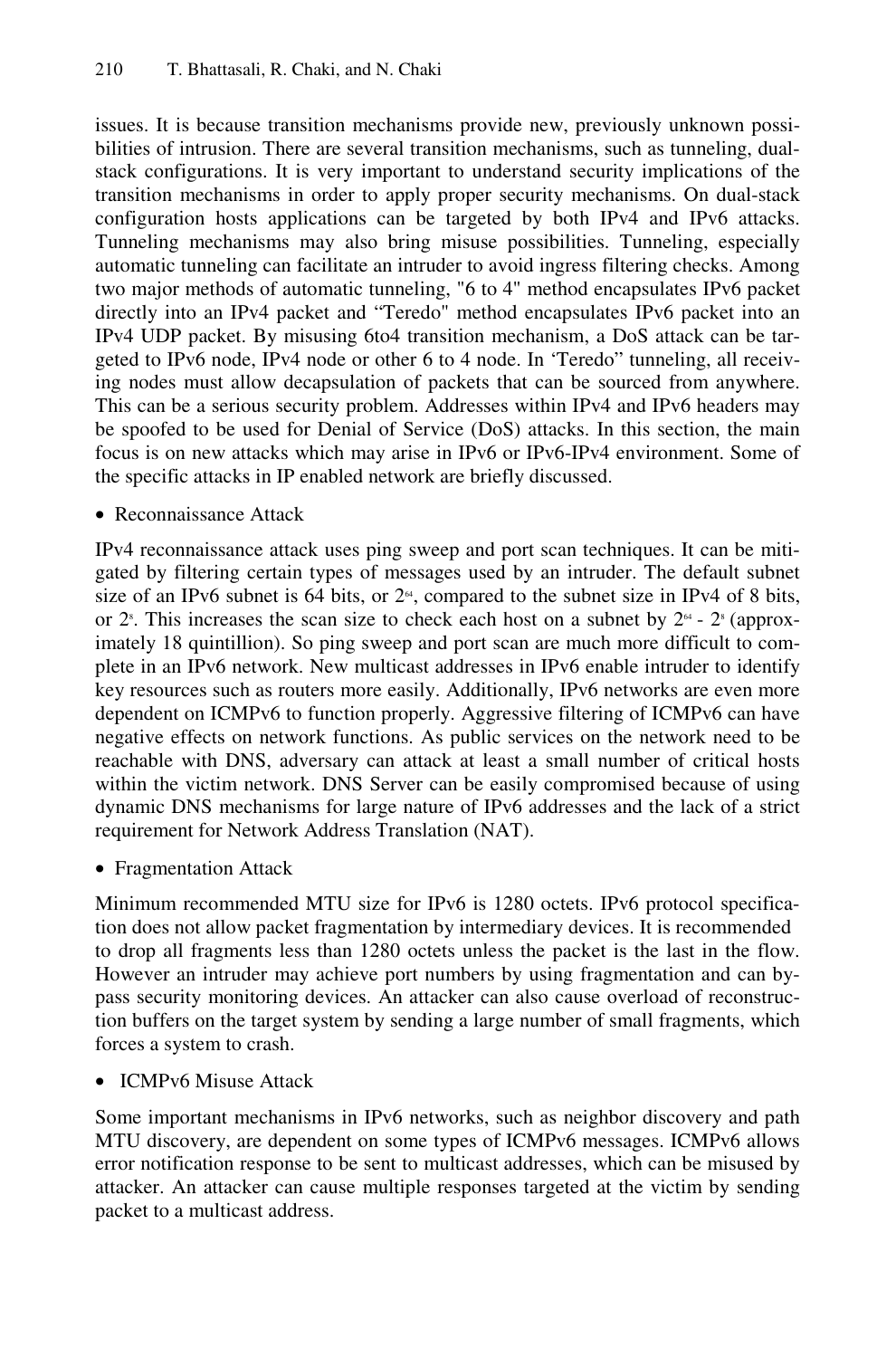• Routing Header Misuse Attack

IP options in IPv4 are replaced with extension headers in IPv6. All IPv6 nodes are capable to process routing headers. It is possible that an intruder sends a packet to a publicly accessible address with a routing header containing forbidden address i.e. address of the victim network. Then the publicly accessible host will forward the packet to a destination address stated in the routing header even though that destination address is filtered.

There are several known and unknown security threats which can arise in IP enabled network. Some of the devastating attacks are discussed here. Next subsection describes security threats of the sensor-cloud environment.

#### **4.2 Security Threats of Sensor-Cloud Environment**

Sensor-cloud environment can be easily compromised by the adversary because of the absence of centralized control[13]. In this virtual environment, main security issue includes violation of authentication and leakage in communication channel. As sensor-cloud framework is deployed in distributed environment, there may appear several security challenges [14] [15] [16] that comes from the following perspectives. Environment of sensor nodes can be compromised or individual sensor can be vulnerable to attacks, whose solutions are available. Information flows within the cloud can be affected by compromised cloud nodes. The cloud client can be infected by malicious code, which can lead to further security breaches within the environment. The communication channels between sensors and cloud and between client and cloud are vulnerable to different types of attacks. Some of the typical attacks in this environment are SPAM over Internet Telephony (SPIT), where an attacker sends bulk unsolicited calls to an enterprise; The spammer attempts to initiate a voice session and then relays a prerecorded message if the callee answers; Denial of Service (DoS), which is an severe issue for any IP network- based service; Service theft, where an unauthorized users get access to the network that results into authentication violation.

In the next subsection, the main focus is on security risks for the smart objects in IoT.

#### **4.3 Security Risks for Smart Objects Which Form Basis of IoT**

In IoT environment, the solutions of some known attacks such as man-in-the-middle attack, eavesdropping, routing attacks are already known. The transmission phase in IoT environment may be vulnerable to man-in-the middle attacks, where it is assumed that no third party is able to sit in between the two communicating entities. In completely automated mechanisms, there is usually no prior knowledge about each other and can not always be able to identify intruder. During transmission between smart objects in a network, it may be susceptible to eavesdropping, either for insufficient protection of communication medium or for use of compromised session key. Routing information in IoT can be spoofed, altered, or replayed. Other known relevant routing attacks include sinkhole attack or blackhole attack, selective forwarding, wormhole attack, sybil attack. Other security threats related to smart sensing objects are as follows [17][8].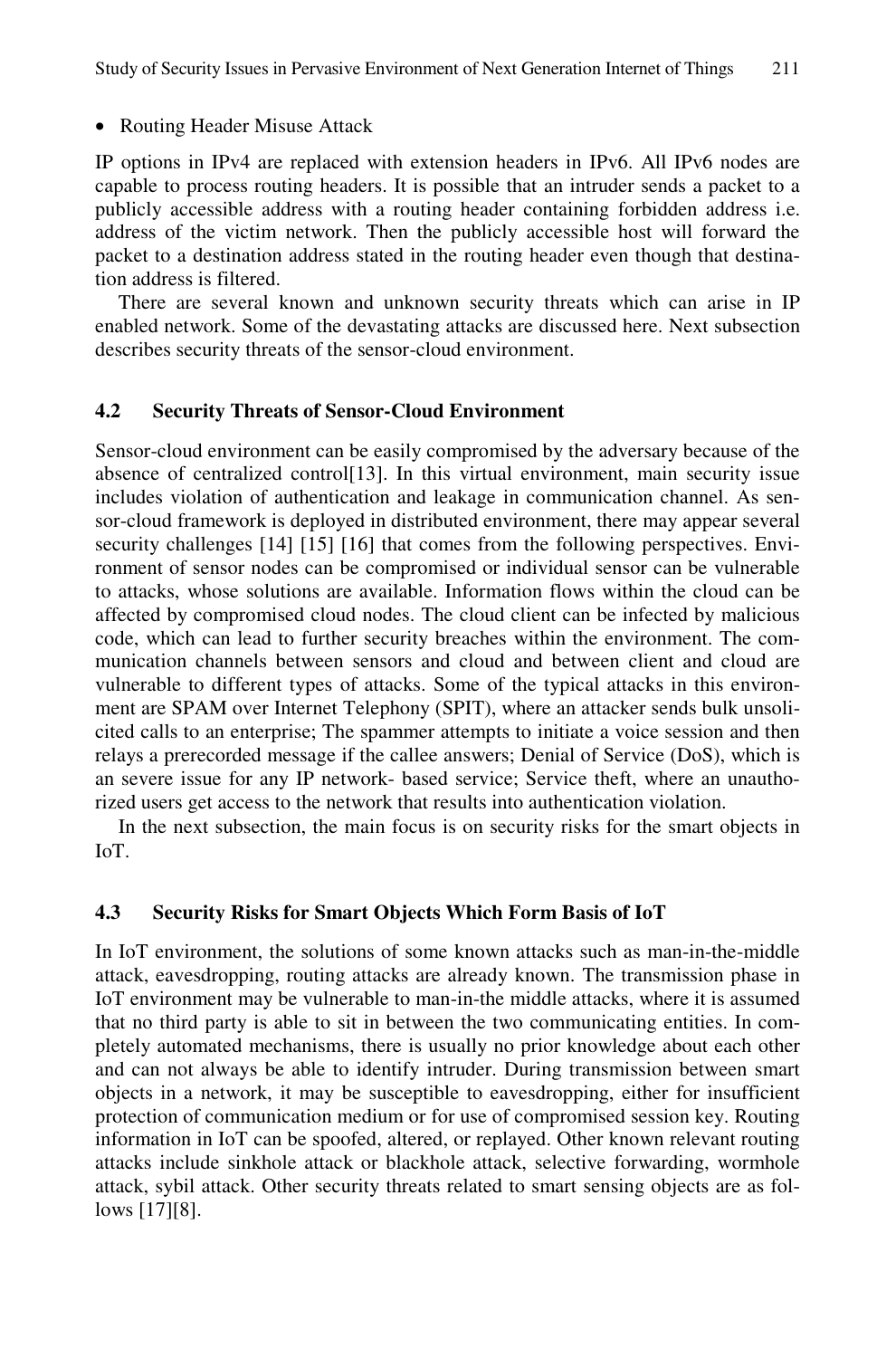#### • Privacy Threat

Tracking of object's location and usage may give rise to privacy risk for its users. An attacker can gather information about individual object to find out behavioral patterns of the users. Such information can be distributed to interested parties for marketing purposes. A smart object deployed in the ambient environment can easily be captured by an attacker. Such an attacker may then attempt to extract security information to misuse it.

• Firmware Replacement Attack

When a smart object is in operation or maintenance phase, its firmware or software may be updated to allow for new functionality or new features. An attacker may be able to exploit such a firmware upgrade by replacing the object with malicious software, thereby influencing the operational behavior of the object.

• Cloning of Smart Objects by Untrusted Manufacturer

During the manufacturing process of a smart object, an untrusted manufacturer can easily clone the physical characteristics or security configuration of the object. Cloned object may be sold at a cheaper price in the market, and be able to function normally as a genuine object. In the worst case, a cloned object can be used to control a genuine object. An untrusted manufacturer may also change functionality of the cloned object, resulting in degraded functionality with respect to the genuine object. It can also implement additional functionality with the cloned object, such as a backdoor. During the installation of object, a genuine object may be substituted with a similar variant of lower quality without being detected. The main motivation may be cost savings. Genuine objects can be reselled in order to gain further financial benefits. Another motivation may be to damage reputation of competitors.

After going through different security threats from heterogeneous perspective, next section focuses on possible security solutions in IoT.

## **5 Security Solutions in IoT Environment**

Security in IoT environment should address the following main issues.

- Enabling smart and intelligent behavior of networked objects.
- Preservation of privacy for heterogeneous sets of objects.
- Decentralised authentication and trust model.
- Energy efficient security solutions.
- Proper authentication of the objects within the network.
- Security and trust for cloud computing services.
- Data ownership.

Security should ensure accurate implementation of confidentiality, integrity, authentication, non-repudiation and access control. Two of the main security issues in the IoT are privacy and confidentiality. Because of the scale of deployment and mobility, the cloud of "things" is hard to control. Cryptographic techniques are useful to protect confidential information stored in the network and to transfer secure messages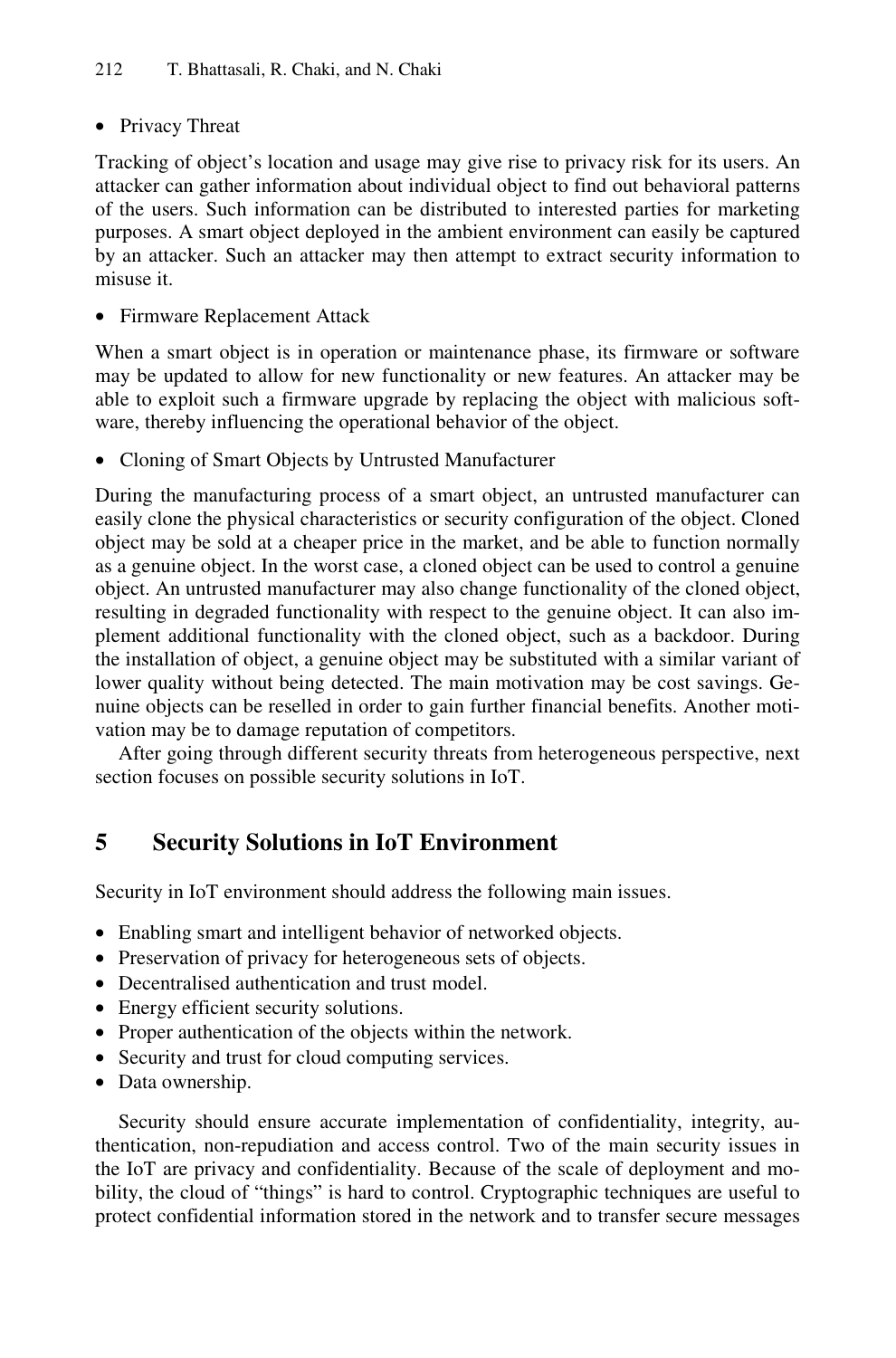from one ubiquitous node to another. But there are some gaps between available techniques and requirements. Implementing cryptography into the network of smart objects creates tremendous challenges. Because traditional mechanisms are slow in speed, large in size and consume more power and may fail to provide necessary protection for sensed data. Lightweight Cryptography[18][19] is a current field of research that can meet the constraints set by the use of smart objects. There is no strict criterion for classifying a cryptographic algorithm as lightweight but the basic concept is that cryptography techniques need to work by using minimum amount of essential resources of target objects. It can be categorized into hardware-oriented and softwareoriented. Hardware-oriented techniques are more applicable in areas where main concern is about the size of chip and number of clock cycles required for its execution. Software oriented techniques need to be considered when main focus is on memory (Ram and ROM) requirements, and power consumption. Another type of categorization is symmetric versus asymmetric. Asymmetric cryptographic algorithms offer more security than symmetric, but symmetric technique works well, where authentication and integrity are of prime importance than non-repudiation and confidentiality. This can save additional computational cost and power consumption. Asymmetric ciphers are computationally far more demanding in both hardware and software levels. Finally it is the designer's decision to choose the appropriate techniques based upon the application's requirements along with the constraints carried by them.

In some cases, maximum security can only be achieved by designing an effective intrusion detection system which is not intended to prevent attacks. Instead, their purpose is to provide alert about possible attacks, ideally in time to stop the attack or to mitigate the damage. Researchers have been working for quite some time for designing intrusion detection in wireless sensor network and in IP based network. IoT involves heterogeneous network and thus an integration of techniques is needed. Not much work has been done in the field of IoT environment. There exist some open source IDS systems for IPv4 network. By using software, IDS systems in IPv4 networks, procedure of intrusion detection can be automated. In this, intrusion attempt is recognized and logged by IDS system and alert is generated. There is no freeware IDS software for IPv6 networks. By using packet analyzer tools, an intrusion detection procedure will require an efficient network administrator. Therefore IPv6 supporting IDS system must consider IPv6 protocol specific features.

- IPv6 defines a new header format, which must be properly recognized by IDS.
- IDS must implement support for IPv6 extension headers and to check the order of extension headers. It is recommended for IDS to discard a packet with an undefined "Next Header" value and to record this as incident.
- IDS should be capable of detecting duplicate options of Hop-by-Hop option header or destination options header.
- IDS with IPv6 support should also be able to recognize and analyze IPv6 traffic tunneled in IPv4.

Some of the existing works on intrusion detection in sensor network based IoT are mentioned below. Most of the researches are directed to wireless sensor network which is a main component of IoT. The lack of fixed infrastructures and scarce resource make WSN difficult to collect audit data for the entire network. It is more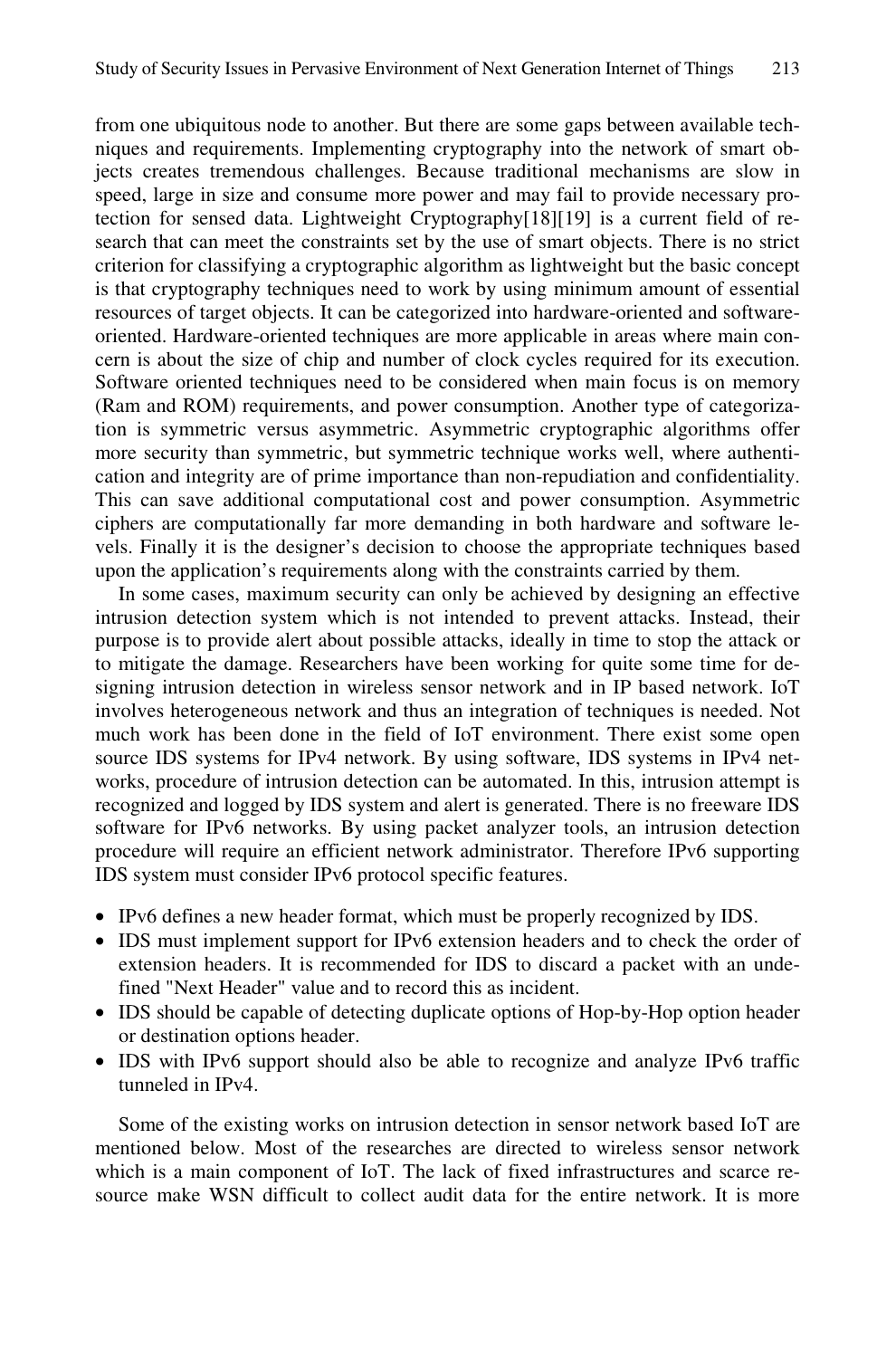difficult to distinguish false alarms and real intrusions. In one of the previous papers [9], a survey of recent IDS in sensor network has been presented. In the earlier works, different lightweight hierarchical models [10][11] are proposed for heterogeneous wireless sensor network to detect DoS type attacks. But a sensor node can utilize most of the services offered by traditional IP networks with the help of IP stack. Without a proper security framework, it is not possible to grow towards IoT environment. So our research work currently focuses on this domain. In [20], a dynamic coding mechanism to implement distributed signature based lightweight IDS has been proposed in IP based Ubiquitous Sensor Networks. In [21], intrusion detection and response system has been proposed considering different types of attacks arise from internet hosts, clients and insider. Main module of the IDS resides on the gateway which supports dual stack- one for analyzing packets from Internet (IPA) and another for analyzing packets from USN (UPA) for detecting attacks. In [22], a distributed intrusion detection scheme for IoT has been proposed based on anomaly mining where intrusion semantic is analyzed to distinguish intrusion behaviors from anomalies; since all anomalies are not triggered by malicious intrusion. In [23], to detect the security threats in IoT, artificial immune system is applied where detectors evolve dynamically to detect new IoT attacks. Newly detected attacks are combined with the attack information library to alarm the manager of the IoT. The problem on how to consider new class of security threats in IP-enabled IoT is currently a challenging research issue.

Therefore a need of efficient security mechanism specifically tailored for this purpose is inevitable. In the next section, a pervasive environment based real life application of IoT has been briefly discussed to give idea about security implementation in next generation network.

## **6 Case Study: Pervasive Environment of Healthcare**

A healthcare system based on pervasive environment controls health data in an electronic format EPR (Electronic Patient Record) as compared to the largely paper-based Records[24][25]. As EPRs are kept on networked systems for availability reasons, it is accessible from anywhere and is very easy to copy. Examples include confidential personal data like HIV status, psychiatric records, genetic information etc. The usage of EPRs, imposes new security risks to health data. This may lead to unauthorized access and tampering of sensitive EPRs. The pervasive use of wireless techniques makes it easy for malicious adversaries to launch security attacks. As healthcare systems are designed to assist in medical treatment, security vulnerabilities lead the entire system unreliable, putting patients' lives at risk. Some of the most possible vulnerabilities to this type of healthcare systems include the following.

- In case of emergencies, false alarms may be generated or real alarms may be suppressed by the system.
- Alteration of health data of specific patients, leading to incorrect diagnosis and treatment.

Another concern has been significantly increased over privacy issues, relating to electronic health data. Reliable healthcare systems must ensure same level of privacy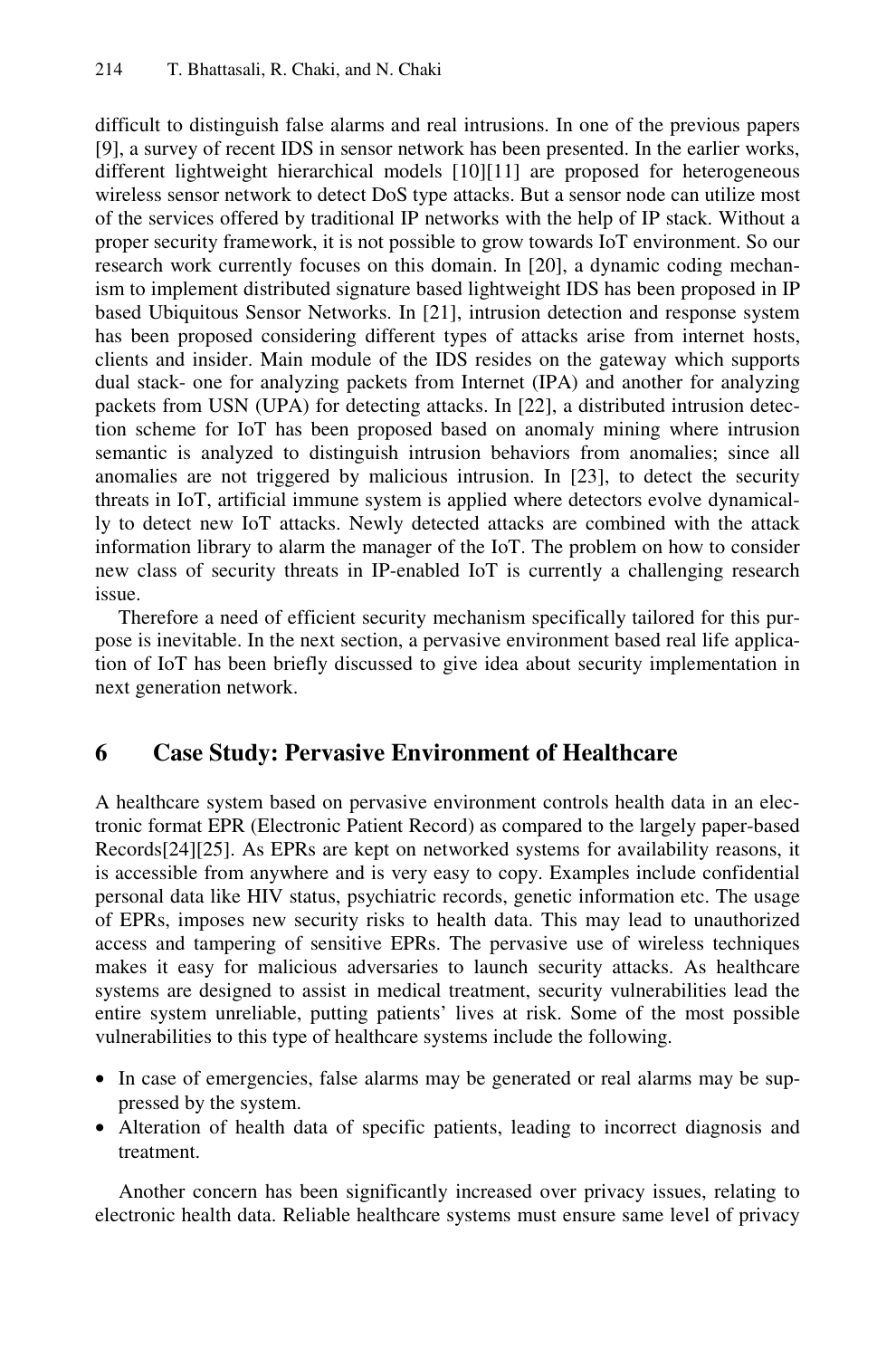policy for electronic data as applicable to paper based patient records. The main idea behind securing it is to preserve patient privacy. To ensure this, care needs to be taken to prevent all unauthorized access to EPRs in the system. An important property of a medical system is that patients have a high level of control over deciding who accesses their health information. Two additional issues associated with pervasive healthcare systems are security of wireless communication and physical security of handheld devices. Pervasive healthcare systems make extensive use of wireless communication technologies to communicate health data collected by sensor networks, which have many security vulnerabilities. Portable handheld devices that are used by both patients and caregivers, may store sensitive health information about the patient and cause a serious privacy breach, if stolen or misplaced. Therefore, physical security of the devices also has to be considered.

Recent development of cloud computing allows systems to store all or selective health data in cloud storage and ensures availability with reduced expenditures. In cloud design, data is stored on multiple third party servers where the storage can be accessed on demand. Migrating health data into the cloud offers enormous convenience to healthcare service providers because they do not have to worry about the complexities of direct hardware management. But user privacy preservation and proper access control of health data are growing concern. A contextual patient-centric access policy may be adopted to classify the roles. Security solutions of pervasive healthcare systems may focus on protecting health data from different aspects. In recent years several promising prototypes for wearable health monitoring have started to emerge. These devices are being used for continuous monitoring of patients for a long time. But effective security implementation for this type of pervasive applications is an unexplored area till date.

### **7 Conclusion**

IoT is the emerging technology of the present age which consists of the analysis of new evolving data from heterogeneous sources for creating a new era of real life applications. In this paper, an effort has been made to study the various security issues coming up in IoT environment. It is obvious that as IoT deals with a large number of objects, the use of wireless sensor network and cloud are almost inevitable. This gives rise to the need for transformation from IPv4 to IPv6 based connectivity to handle the huge number of embedded smart objects. The use of IPv6 increases flexibility at the cost of various known and unknown security challenges. There have been many works on securing the wireless sensor networks already. The main focus in this paper is to study security threats in the new IPv6 enabled network, cloud environment and smart sensing "things" in the context of IoT. Without proper security framework, intelligence in IoT environment may lead to major catastrophe. IoT research and innovation activities need to address security issues to support the growth of a smarter world. The possible solutions such as cryptography or intrusion detection etc. have been studied. The authors have considered a case study of healthcare system as this is definitely going to be maximum benefited in the IoT environment. This field is an emerging domain of research at present. The present survey is aimed at the construction of a secure independent living plan for the aged persons in the society in near future.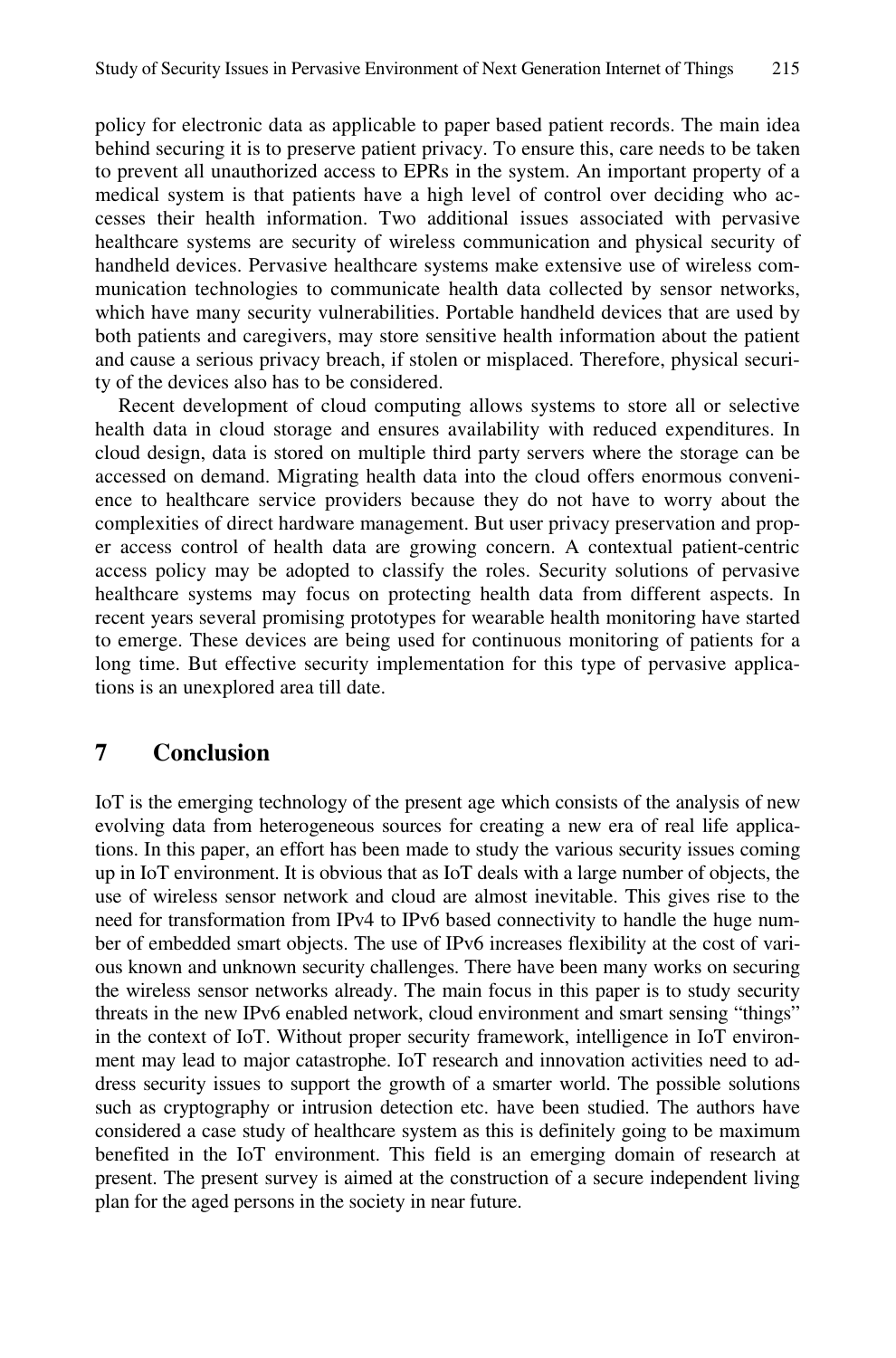## **References**

- 1. Sundmaeker, H., Guillemin, P., Friess, P.: Vision and Challenges for Realising the Internet of Things (2010) ISBN: 978-92-79-15088-3, doi:10.2759/26127
- 2. Libelium Unveils the Top 50 Internet of Things Applications, http://www.itwire.com/ opinion-and-analysis/beerfiles/54432-libelium-unveils-the-top-50-internet-of-things-applications
- 3. Internet of Things in 2020: A roadmap for the future, Workshop report by EPoSS (European Technology Platform on Smart Systems Integration), http://www.iot-visitthefuture.eu/fileadmin/documents/ researchforeurope270808\_IoT\_in\_2020\_Workshop\_Report\_V1\_1.pdf
- 4. Dash, S.K., Mohapatra, S., Pattnaik, P.K.: A Survey on Applications of Wireless Sensor Network Using Cloud Computing. International Journal of Computer Science & Emerging Technologies 1(4) (December 2010) (E-ISSN: 2044-6004)
- 5. Ahmed, K., Gregory, M.: Integrating Wireless Sensor Networks with Cloud Computing. In: Proceedigs of the Seventh International Conference on Mobile Ad-hoc and Sensor Networks (2011)
- 6. The Internet of Things 2012 New Horizons, http://www.internet-of-things-research.eu
- 7. White Paper: Smart Networked Objects and Internet of Things, http://www.iot-a.eu/public/news/ white-paper-smart-networked-objects-and-internet-of-things
- 8. Roman, R., Najera, P., Lopez, J.: Securing the Internet of Things. IEEE Computer 44(9), 51–58 (2011)
- 9. Bhattasali, T., Chaki, R.: A Survey of Recent Intrusion Detection Systems for Wireless Sensor Network. In: Wyld, D.C., Wozniak, M., Chaki, N., Meghanathan, N., Nagamalai, D. (eds.) CNSA 2011. CCIS, vol. 196, pp. 268–280. Springer, Heidelberg (2011)
- 10. Bhattasali, T., Chaki, R.: Lightweight Hierarchical Model for HWSNET. International Journal of Advanced Smart Sensor Network Systems (IJASSN) 1(2), 17–32 (2011), doi:10.5121/ijassn.2011.1202, ISSN: 2231-4482 [Online], 2231-5225 [Print]
- 11. Bhattasali, T., Chaki, R., Sanyal, S.: Sleep Deprivation Attack Detection in Wireless Sensor Network. International Journal of Computer Applications 40(15), 19–25 (2012), doi:10.5120/5056-7374, ISBN: 978-93-80866-55-8
- 12. IPv6 and IPv4 Threat Comparison and Best Practice Evaluation, Cisco, http://www.cisco.com/security\_services/ciag/documents/ v6-v4-threats.pdf
- 13. Yuriyama, M., Kushida, T.: Sensor-Cloud Infrastructure. In: Proceedings of the 13th International Conference on Network- Based Information Systems (2010)
- 14. Kapadia, A., Kotz, D., Triandopoulos, N.: Opportunistic Sensing: Security Challenges for the New Paradigm. In: Proceedings of the First International Conference on Communication Systems and Networks (COMSNETS) (January 2009)
- 15. Kapadia, A., Myvers, S., Wang, X., Fox, G.: Secure Cloud Computing with Brokered Trusted Sensor Networks. In: Proceedings of the International Symposium on Collaborative Technologies and Systems (CTS 2010) (May 2010)
- 16. Zhang, L., Zhao, K.: Study on Security of Next Generation Network, IEEE, Supported by Open Fund from Resources and Environment Management Lab (2008)
- 17. Sethi, M.: Security in Smart object Networks (2012), http://nordsecmob.aalto.fi/ en/publications/theses\_2012/sethi-mohit\_thesis.pdf